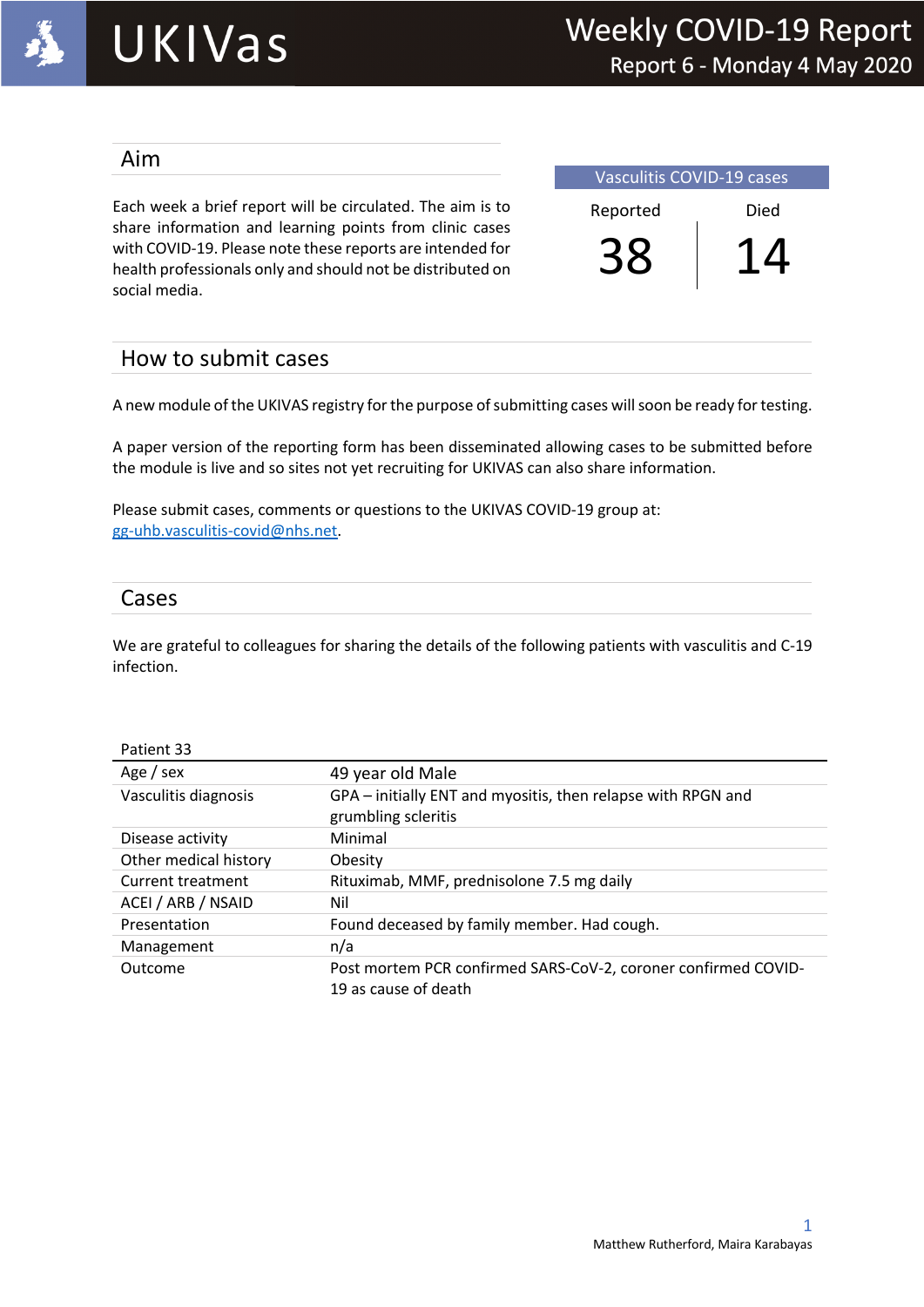

| Patient 34            |                                                                                                                                                    |
|-----------------------|----------------------------------------------------------------------------------------------------------------------------------------------------|
| Age / $sex$           | 42 year old Male                                                                                                                                   |
| Vasculitis diagnosis  | Leukocytoclastic Vasculitis                                                                                                                        |
| Disease activity      | Minimal                                                                                                                                            |
| Other medical history | Vitiligo, blepharitis                                                                                                                              |
| Current treatment     | 7-15 mg prednisolone, hydroxychloroquine, MMF                                                                                                      |
| ACEI / ARB / NSAID    | <b>NSAID</b>                                                                                                                                       |
| Presentation          | Fever, cough, purpuric generalised rash, 1x epistaxis                                                                                              |
| Management            | Advanced oxygen therapy, ABX, Hydrocortisone given due to known<br>adrenal insufficiency, hydroxychloroquine stopped, MMF stopped and<br>restarted |
| Outcome               | Admission for above required                                                                                                                       |

| Patient 36            |                                                                                                                                                                                                                                                                                   |
|-----------------------|-----------------------------------------------------------------------------------------------------------------------------------------------------------------------------------------------------------------------------------------------------------------------------------|
| Age / sex             | 22 year old Female                                                                                                                                                                                                                                                                |
| Vasculitis diagnosis  | MPO vasculitis                                                                                                                                                                                                                                                                    |
| Disease activity      | Severe                                                                                                                                                                                                                                                                            |
| Other medical history | Renal transplant 2015                                                                                                                                                                                                                                                             |
| Current treatment     | Prednisolone 20 mg, MMF, tacrolimus, rituximab                                                                                                                                                                                                                                    |
| ACEI / ARB / NSAID    | Nil                                                                                                                                                                                                                                                                               |
| Presentation          | Fever, cough, myalgia, worse dyspepsia following treatment for<br>biopsy proven recurrent crescentic GN and acute antibody mediated<br>rejection with detectable donor-specific anti-HLA antibodies and<br>elevated anti-MPO                                                      |
| Management            | For rejection was treated with pulsed methylprednisolone,<br>plasmapheresis and IVIG followed by 1g rituximab. Oral steroids<br>increased to 20 mg daily. Approximately 24 hours after discharge<br>developed COVID-19 symtoms - MMF stopped, plans for rituximab<br>put on hold. |
| Outcome               | (Some) symptoms resolving at time of last review. Creatinine falling,<br>not yet at baseline.                                                                                                                                                                                     |

| Patient 37            |                                                                                                                                               |
|-----------------------|-----------------------------------------------------------------------------------------------------------------------------------------------|
| Age / sex             | 26 year old Female                                                                                                                            |
| Vasculitis diagnosis  | GPA - flare March 2020 (predominantly ENT)                                                                                                    |
| Disease activity      | Moderate                                                                                                                                      |
| Other medical history | Depression, anxiety                                                                                                                           |
| Current treatment     | Prednisolone 60 mg, rituximab March 2020                                                                                                      |
| ACEI / ARB / NSAID    | Nil                                                                                                                                           |
| Presentation          | Fever, cough, sore throat, dyspnoea, chest pain, high respiratory rate,<br>myalgia, haematuria, epistaxis, mouth ulcers                       |
| Management            | Antibiotics, supplemental oxygen,                                                                                                             |
| Outcome               | Discharged after 5 days admission, received antibiotics, readmitted 10<br>days later with progressive CXR features, given further antibiotics |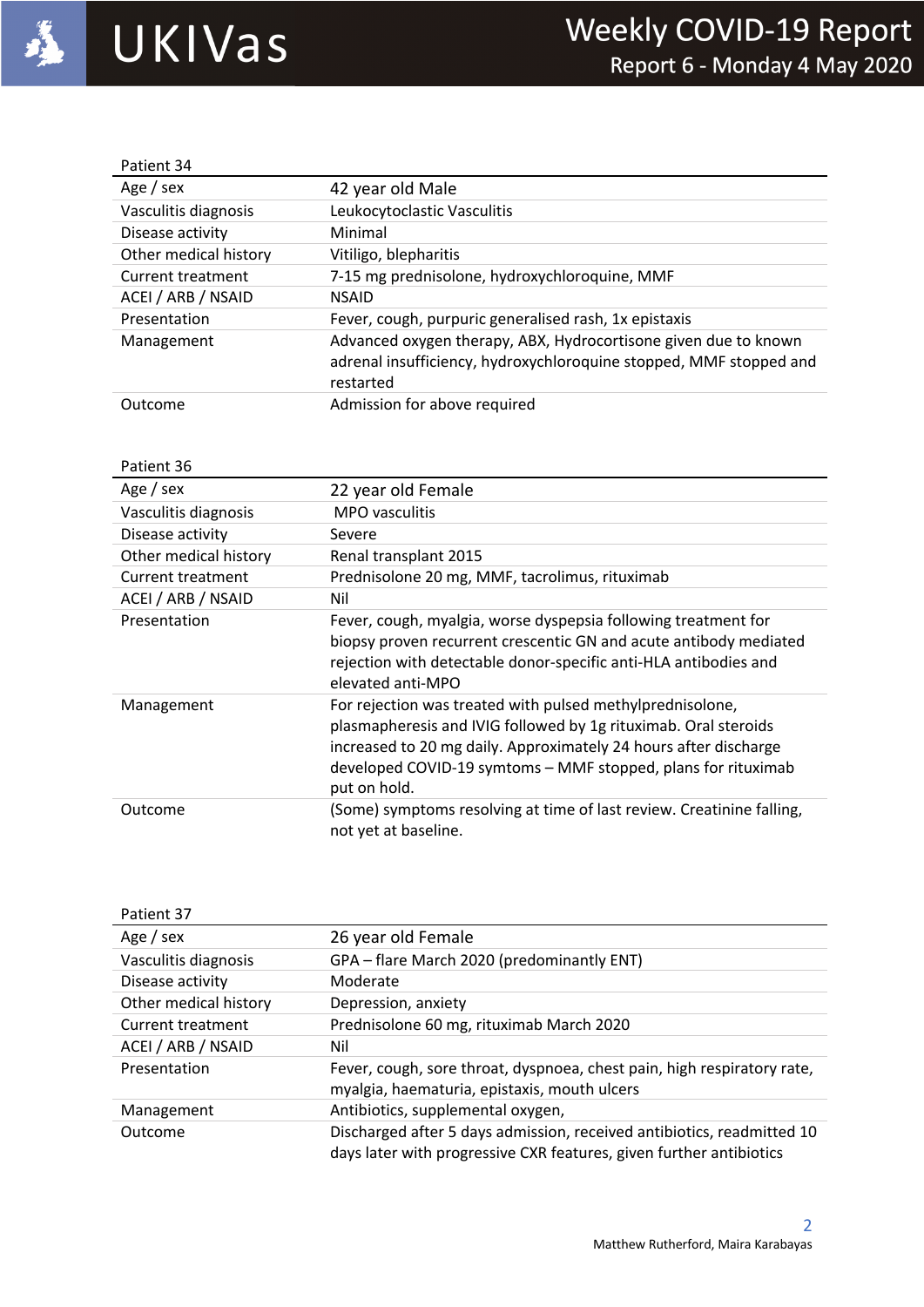

## Symptom frequency



For one patient we do not have information regarding symptoms. Dyspnoea was the most common presenting symptom in 28 of 37 patients (76%). Cough and fever were the next most common symptoms in 22 patients (59%) and 20 patients (54%) respectively.

\* Note one individual who experienced haemoptysis and epistaxis was thought to be experiencing a possible flare of vasculitis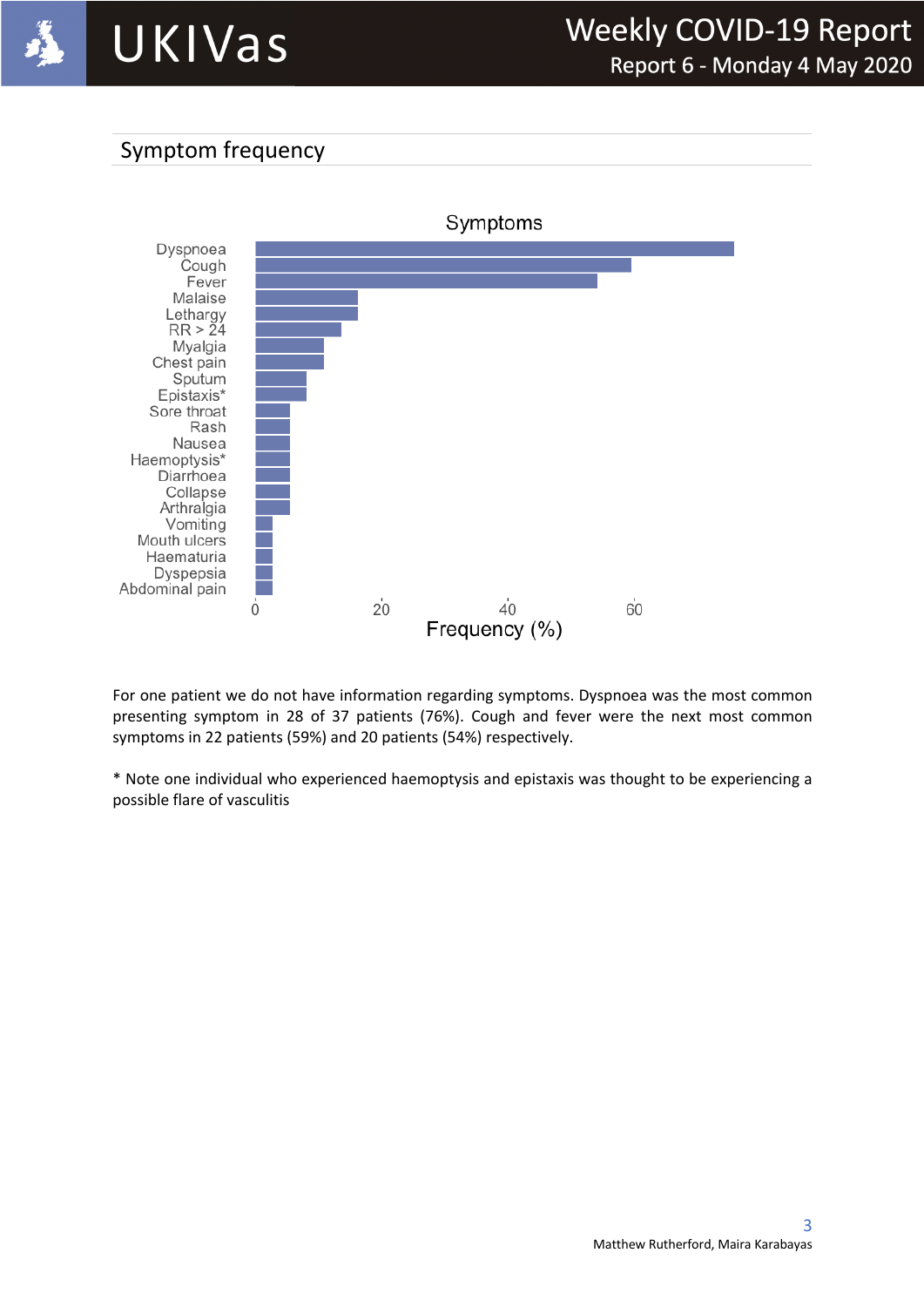

# Clinical characteristics of vasculitis patients with COVID-19

| Critical Outcome*                        | No         | Yes         | Total       |
|------------------------------------------|------------|-------------|-------------|
| Total                                    | $n = 20$   | $n = 18$    | $n = 38$    |
| Demographics                             |            |             |             |
| Age, Mean (SD)                           | 61.5(17.5) | 66.9 (13.7) | 63.9 (16.0) |
| Female, n (%)                            | 11 (55.0)  | 8(44.4)     | 19 (50.0)   |
| Ethnicity, n (%)                         |            |             |             |
| Asian                                    | 3(15.0)    | 0(0)        | 3(7.9)      |
| White                                    | 10 (50.0)  | 11(61.1)    | 21(55.3)    |
| Not stated                               | 7(35.0)    | 7(38.9)     | 14 (36.8)   |
| Comorbidities, n (%)                     |            |             |             |
| <b>Diabetes</b>                          | 6(30.0)    | 4(22.2)     | 10(26.3)    |
| Hypertension                             | 6(30.0)    | 9(50.0)     | 15 (39.5)   |
| Renal disease                            | 10 (50.0)  | 8(44.4)     | 18 (47.4)   |
| CV disease                               | 4(20.0)    | 8(44.4)     | 12 (31.6)   |
| Respiratory disease                      | 1(5.0)     | 6(33.3)     | 7(18.4)     |
| Vasculitis diagnosis, n (%)              |            |             |             |
| GPA (or PR3 AAV)                         | 7(35.0)    | 8(44.4)     | 15 (39.5)   |
| MPA (or MPO AAV)                         | 7(35.0)    | 4(22.2)     | 11 (28.9)   |
| Other                                    | 6(30.0)    | 6(30.0)     | 12 (31.6)   |
| Disease activity, n (%)                  |            |             |             |
| remission                                | 10(50.0)   | 9(50.0)     | 19 (50.0)   |
| minimal                                  | 5(25.0)    | 4(22.2)     | 9(23.7)     |
| moderate                                 | 1(5.0)     | 4(22.2)     | 5(13.2)     |
| severe                                   | 4(20.0)    | 1(5.6)      | 5(13.2)     |
| Current immunosuppressive therapy, n (%) |            |             |             |
| Azathioprine                             | 7(35.0)    | 4(22.2)     | 11 (28.9)   |
| Corticosteroid (any)                     | 10 (50.0)  | 14 (77.8)   | 24 (63.2)   |
| Prednisolone 1-5 mg daily**              | 7(35.0)    | 12 (66.7)   | 19 (50.0)   |
| Prednisolone > 5mg daily**               | 3(15.0)    | 2(11.1)     | 5(13.2)     |
| Cyclophosphamide                         | 3(15.0)    | 2(11.1)     | 5(13.2)     |
| Hydroxychloroquine                       | 2(10.0)    | 1(5.6)      | 3(7.9)      |
| <b>IVIG</b>                              | 1(5.0)     | 0(0)        | 1(2.6)      |
| Mycophenolate                            | 3(15.0)    | 3(16.7)     | 6(15.8)     |
| Rituximab                                | 7(35.0)    | 7(38.9)     | 14 (36.8)   |
| Other medications, n (%)                 |            |             |             |
| <b>NSAID</b>                             | 0(0)       | 2(11.1)     | 2(5.3)      |
| ACEI_ARB                                 | 7(35.0)    | 7(38.9)     | 14 (36.8)   |
| (Missing - other medications)            | 4(20.0)    | 1(5.6)      | 5(13.2)     |

\* Critical outcome refers to death, need for invasive or non-invasive

ventilation or use of high flow oxygen device

\*\* Or other steroid in prednisolone equivalents